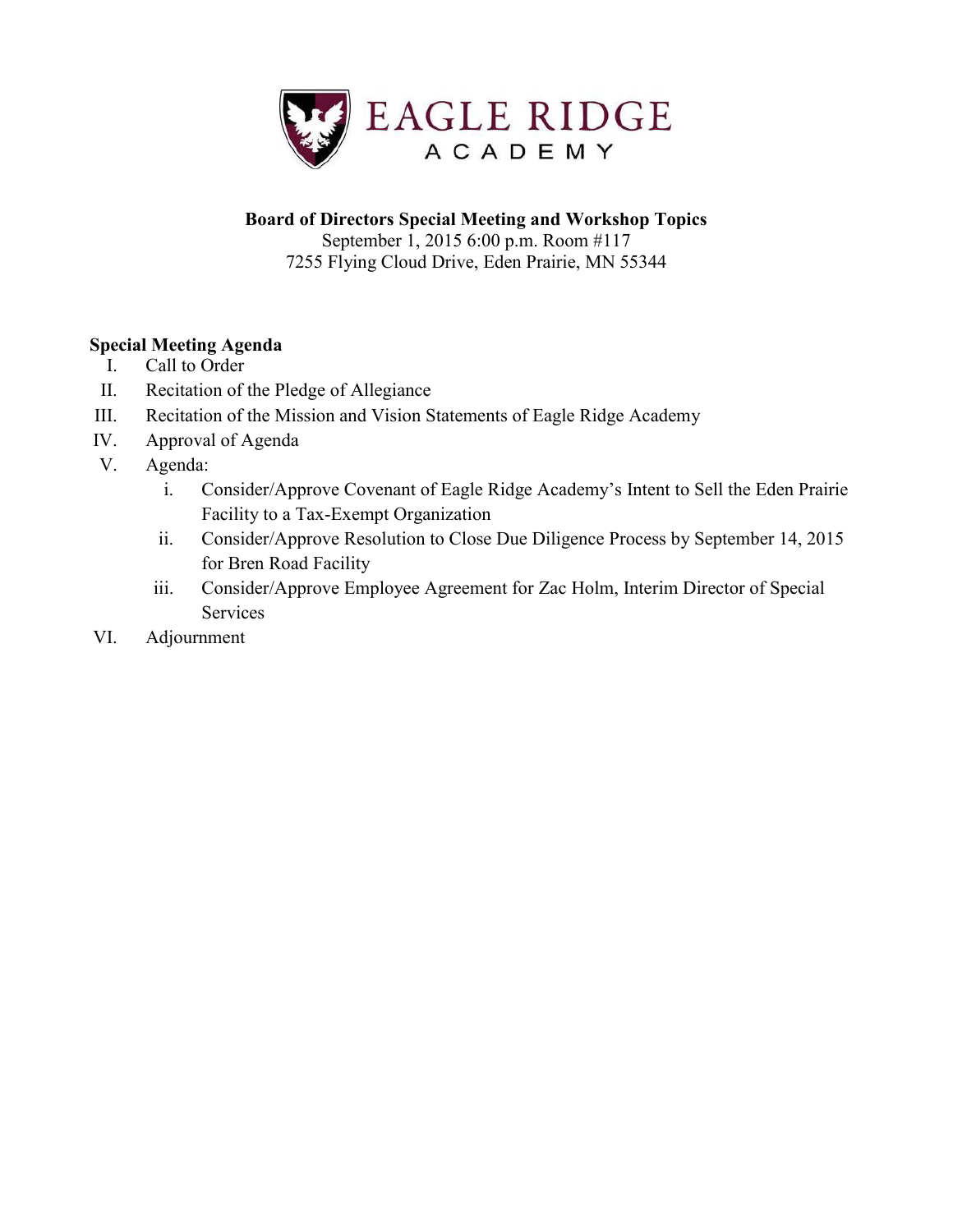

## **Mission Statement:**

The mission of Eagle Ridge Academy is to provide our students with a traditional, classical education that demands their best in academic achievement, behavior, and attitude, and challenges them to attain their highest potential.

# **Vision Statement:**

Eagle Ridge Academy will offer an academically rigorous, time‐tested classical, liberal arts curriculum that:

- **PEDIE:** prepares students to be exemplary and knowledgeable citizens;
- instills a life-long passion for learning;
- values self-discipline, respect, perseverance, and achievement;
- teaches truth, beauty and goodness; and
- fosters an appreciation for the United States of America and her unique role in the world.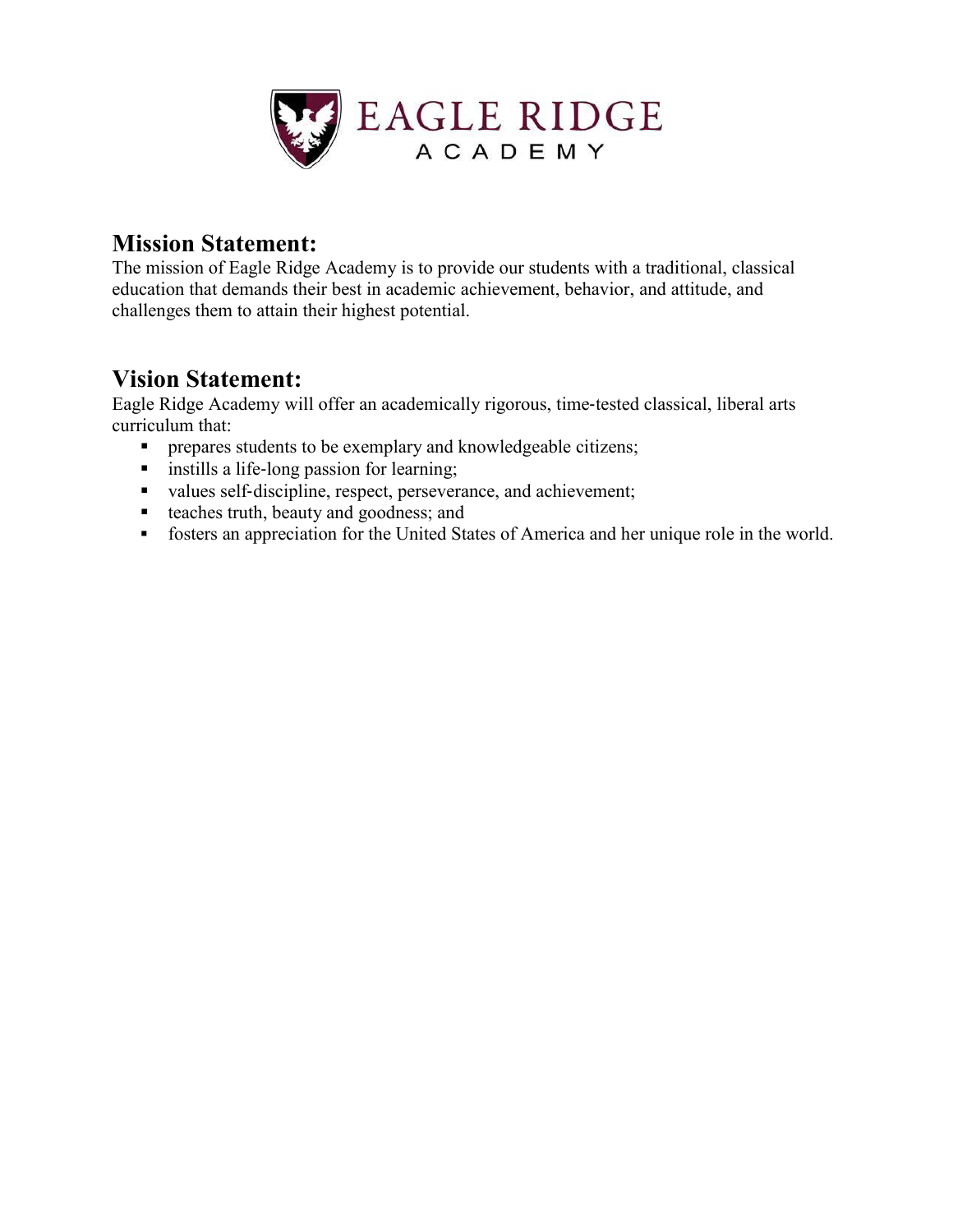WHEREAS, by resolution adopted \_\_\_\_\_\_\_, 2015, the Board of \_\_\_\_\_\_\_ (the "Board") of Eagle Ridge Academy has previously approved the acquisition of facilities located at 11111 Bren Road West in the City of Minnetonka, Minnesota (the "Minnetonka Facilities") for the purpose of providing a new campus for the expanded operations of Eagle Ridge Academy (the "Academy");

 WHEREAS, in connection with the relocation of the Academy's operations to the Minnetonka Facilities, the Academy anticipates selling its current facilities located at 7255 Flying Cloud Drive in the City of Eden Prairie, Minnesota (the "Eden Prairie Facilities;" together with the Minnetonka Facilities, the "Facilities");

 WHEREAS, in order to finance the acquisition of the Eden Prairie Facilities, the Academy requested that the City of Deephaven, Minnesota (the "City") issue its \$8,950,000 Charter School Lease Revenue Bonds (Eagle Ridge Academy Project), Series 2013A and its \$295,000 Taxable Charter School Lease Revenue Bonds (Eagle Ridge Academy Project), Series 2013B (together, the "Series 2013 Bonds");

 WHEREAS, in order to finance the acquisition of the Minnetonka Facilities and the advance refunding of the Series 2013 Bonds, the Academy has requested that the City issue its Charter School Lease Revenue Bonds (Eagle Ridge Academy Project), Series 2015A (the "Series 2015A Bonds") and its Taxable Charter School Lease Revenue Bonds (Eagle Ridge Academy Project), Series 2015B in a total principal amount not to exceed \$35,000,000 (the "Series 2015 Bonds");

 WHEREAS, the Academy understands that in order to issue tax-exempt bonds in an amount attributable to the refinancing of the Eden Prairie Facilities, the Internal Revenue Code of 1986, as amended (the "Code"), and Treasury Regulations promulgated thereunder (the "Regulations"), require that the issuer reasonably expects, as of the issue date of tax-exempt bonds, that such bonds will not meet either the private business tests or the private loan financing test applicable to tax-exempt bonds;

### NOW THEREFORE BE IT RESOLVED:

[recitals regarding documents being approved] (the "Documents")

 The Academy understands that the sale of the Eden Prairie Facilities to a purchaser other than a governmental or  $501(c)(3)$  organization (an "Exempt Organization") could cause the private business tests of the Code to be met. The Board intends to sell the Eden Prairie Facilities to an Exempt Organization, and understands that the Documents prohibit sale of any of the Facilities to an entity other than an Exempt Organization unless the Corporation obtains an opinion of nationally-recognized bond counsel to the effect that such transfer will not adversely impact the exclusion from gross income of interest on the Series 2015A Bonds and any other taxexempt bonds issued to finance or refinance the facilities proposed to be transferred.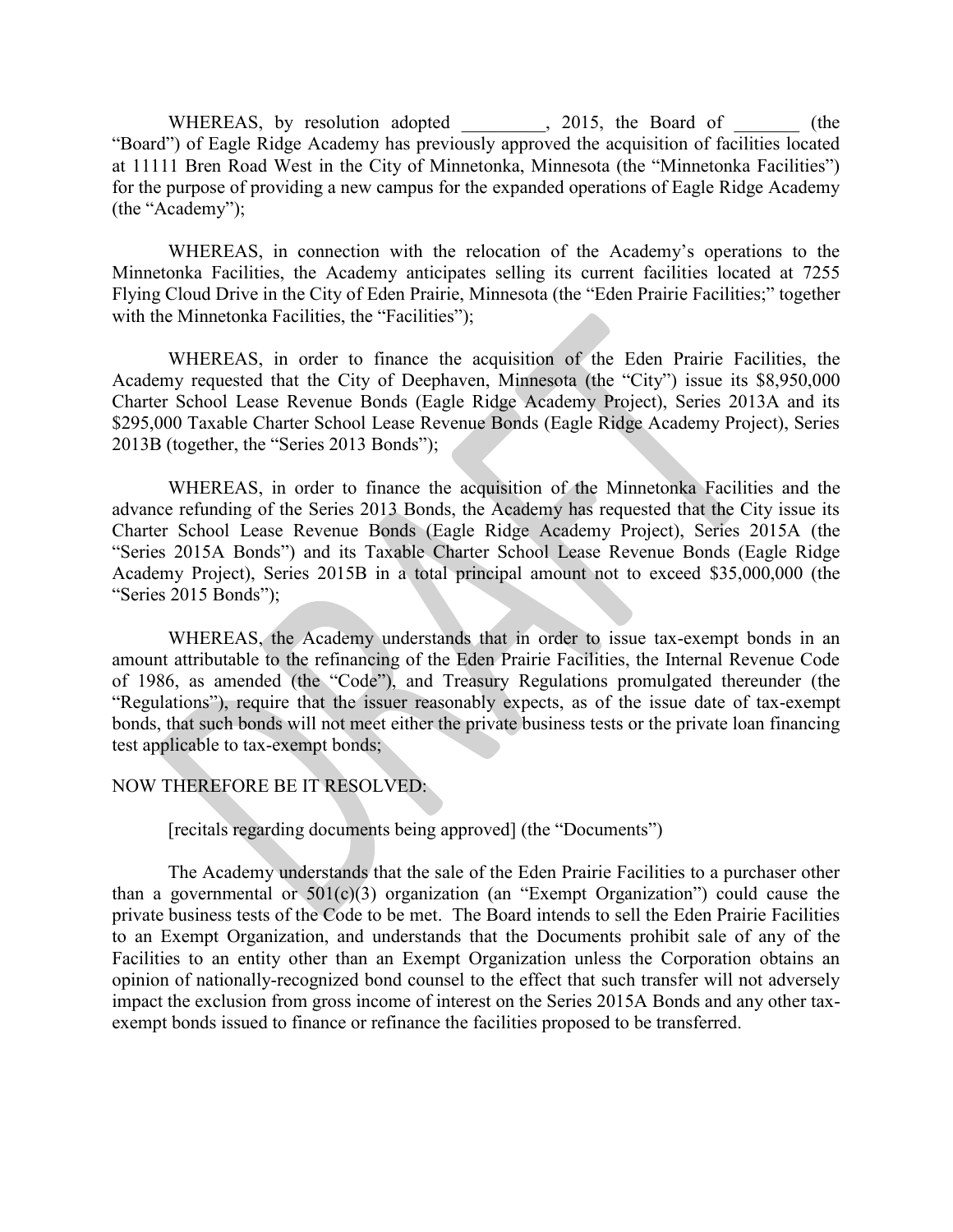

#### **Employment Agreement –Interim Director of Special Services**

This Employment Agreement ("Agreement") is entered into by and between the Board of Directors ("Board") of Eagle Ridge Academy ("Academy") and Zac Holm ("Interim Director of Special Services"). The Academy and Interim Director of Special Services are hereinafter collectively referred to as "the parties."

WHEREAS, the parties desire to enter into an employment agreement governing the terms and conditions of Interim Director of Special Services' employment with the Academy;

NOW, THEREFORE, IN CONSIDERATION OF the mutual promises and covenants contained in this Agreement, including the relinquishment of certain legal rights, the parties hereby agree as follows:

- 1) **Term.** This Agreement will be in effect from September 2, 2015 to June 30, 2016, unless early termination occurs pursuant to paragraph 10 or 12 of this Agreement. Absent early termination, the Interim Director of Special Services' employment will terminate effective at the close of business on June 30, 2016. This Agreement will not automatically renew.
- 2) **Position and Duties.** Subject to the other provisions of this Agreement, the Academy hereby agrees to employ the Interim Director of Special Services as an at-will employee in the position of "Interim Director of Special Services" for the Academy, and the Interim Director of Special Services hereby accepts such employment, upon the terms and conditions set forth in this Agreement.
	- a) The position of Interim Director of Special Services' a full-time position with exempt status under the Fair Labor Standards Act. Regular attendance is an essential function of the job. A regular work day will be eight (8) hours in length, but the Interim Director of Special Services is expected to work the number of hours necessary to perform his/her job duties and to meet the professional expectations of the job. In light of the exempt status of the position, additional hours worked beyond a forty-hour workweek will not constitute overtime. Beyond the basic duty day, the Interim Director of Special Services is expected and may be required to attend and participate in meetings and school-sponsored events, such as curriculum nights, informational meetings, student and parent conferences, meetings called by the Board, and other similar events.
	- b) Subject to the Executive Director's oversight, the Interim Director of Special Services will direct and assign the employees of the Lower School of the Academy in a reasonable manner and will generally be responsible for the day-to-day oversight of the special education staff. The Interim Director of Special Services will also perform the job duties and meet the professional expectations established in the job description for the position of "Interim Director of Special Services." The Interim Director of Special Services also agrees to comply with all applicable federal and state laws.
	- c) The Board and Executive Director retain the authority to modify the Interim Director of Special Services' written job description as they see fit; to oversee and direct the Interim Director of Special Services' performance as they see fit; and to review the Interim Director of Special Services' performance as they see fit.
- 3) **Compensation.** While this Agreement is in effect, the Interim Director of Special Services will earn a gross of \$57,525 for the period September 2, 2015 – June 30, 2016 in consideration for faithfully performing the duties of the Interim Director of Special Services for the Academy. In accordance with its regular payroll schedule, the Academy will pay the Interim Director of Special Services this salary in equal installments (i.e. twice a month), less applicable withholdings and deductions. If this Agreement is terminated during the middle of a pay period, the salary paid to the Interim Director of Special Services for that period will be prorated and decreased to reflect the number of days actually worked.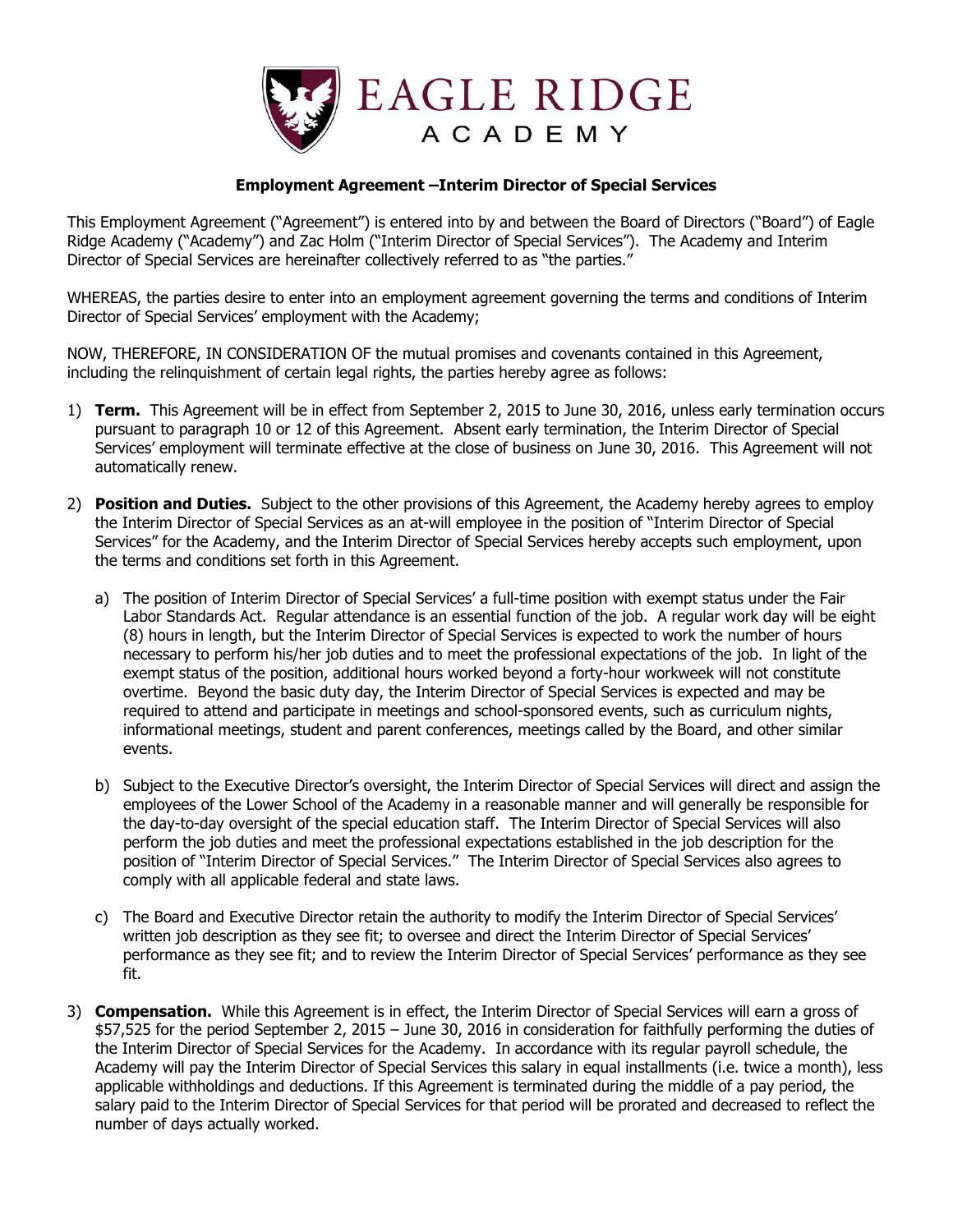- 4) **Connectivity Allowance.** While this Agreement is in effect, the parties agree that the Academy will provide the Interim Director of Special Services with an allowance of up to \$35 per month for cell phone needs.
- 5) **Insurance Benefits**. The Interim Director of Special Services will be eligible to enroll in the Academy's group health insurance plan, dental plan, life insurance plan short-term disability plan and long-term disability plan. The details of the benefit plans, applicable premiums, and eligibility for coverage are fully outlined in the Employee Benefit Summary.
	- a) In order to receive any insurance benefits described in the Employee Benefit Summary, the Interim Director of Special Services must pay his/her percentage of the applicable premiums for single coverage, and he/she must timely enroll in and qualify for the insurance plans selected by the Academy.
	- b) The Interim Director of Special Services is solely responsible for the cost of any premiums for insurance in excess of the Board's contribution for single coverage and the percentage determined by the Board for dependent coverage.
	- c) The description of insurance benefits in this Agreement is intended to be informational only. The Interim Director of Special Services agrees that no action may be brought against the Academy for any particular claim that is not covered or paid by insurance. The Academy is not insuring or guaranteeing that any particular claim will be paid or covered by insurance. The eligibility and coverage of the Interim Director of Special Services and dependents will be governed entirely by the terms of the applicable insurance policy.
	- d) The Academy's contribution will be made so as to provide coverage through the month in which this Agreement terminates. If the Parties agree to extend this Agreement pursuant to paragraph 11 of this Agreement, the Academy's contribution will be made so as to provide coverage through the month in which extended Agreement terminates.

**Term Life Insurance.** While this Agreement is in effect, the Academy will pay the premiums for a group term life insurance policy for the Interim Director of Special Services with a death benefit in the amount of fifty thousand dollars (\$50,000). The eligibility of the Interim Director of Special Services and his/her beneficiaries for these insurance benefits will be governed by the terms of the insurance policies selected by the Academy. The parties agree that the Academy's only obligation is to pay the premiums for the insurance policy described in this paragraph, and no claim may be brought against the Academy for any particular claim or benefit not paid by insurance. The Academy is not ensuring or guaranteeing that any particular claim or benefit will be paid or covered by insurance.

- 6) **TRA Contributions.** While this Agreement is in effect, the Employee will be a member of the Minnesota Teacher Retirement Account ("TRA") system. The Academy and the Interim Director of Special Services will each contribute at least the minimum amounts required by TRA. The Academy's obligation to make any contribution to TRA will cease immediately in the event that the Employee resigns or his/her employment is terminated for any reason. The Academy is authorized to make payroll deductions for paying for the Employee's TRA contributions.
- 7) **Paid Time Off**. The Interim Director of Special Services will not be expected to work on the following days: Labor Day; Thanksgiving Day; the day after Thanksgiving; Christmas Eve, December 24th; Christmas Day, December 25<sup>th</sup>; New Year's Eve Day; New Year's Day; Good Friday; Memorial Day and July 4<sup>th</sup>, if applicable. In addition, the Interim Director of Special Services may take up to 17 days of paid time off during the term of this Agreement with the understanding that the Interim Director of Special Services will be expected to be working on instructional days, staff development, and student non-session days, for a total of 177 days, or use paid time off.
	- a) The Interim Director of Special Services may carry over a maximum of ten (10) days per school year, cumulative up to thirty (30) days. Upon any termination of Employment, the Interim Director of Special Services will have a right to receive a cash value for no more than thirty (30) days of accrued paid time off days.
	- b) Pursuant to the Family Medical Leave Act (FMLA), the Academy allows employees to use their accumulated Paid Time Off and any accumulated Sick Leave during a period of FMLA leave. If the Interim Director of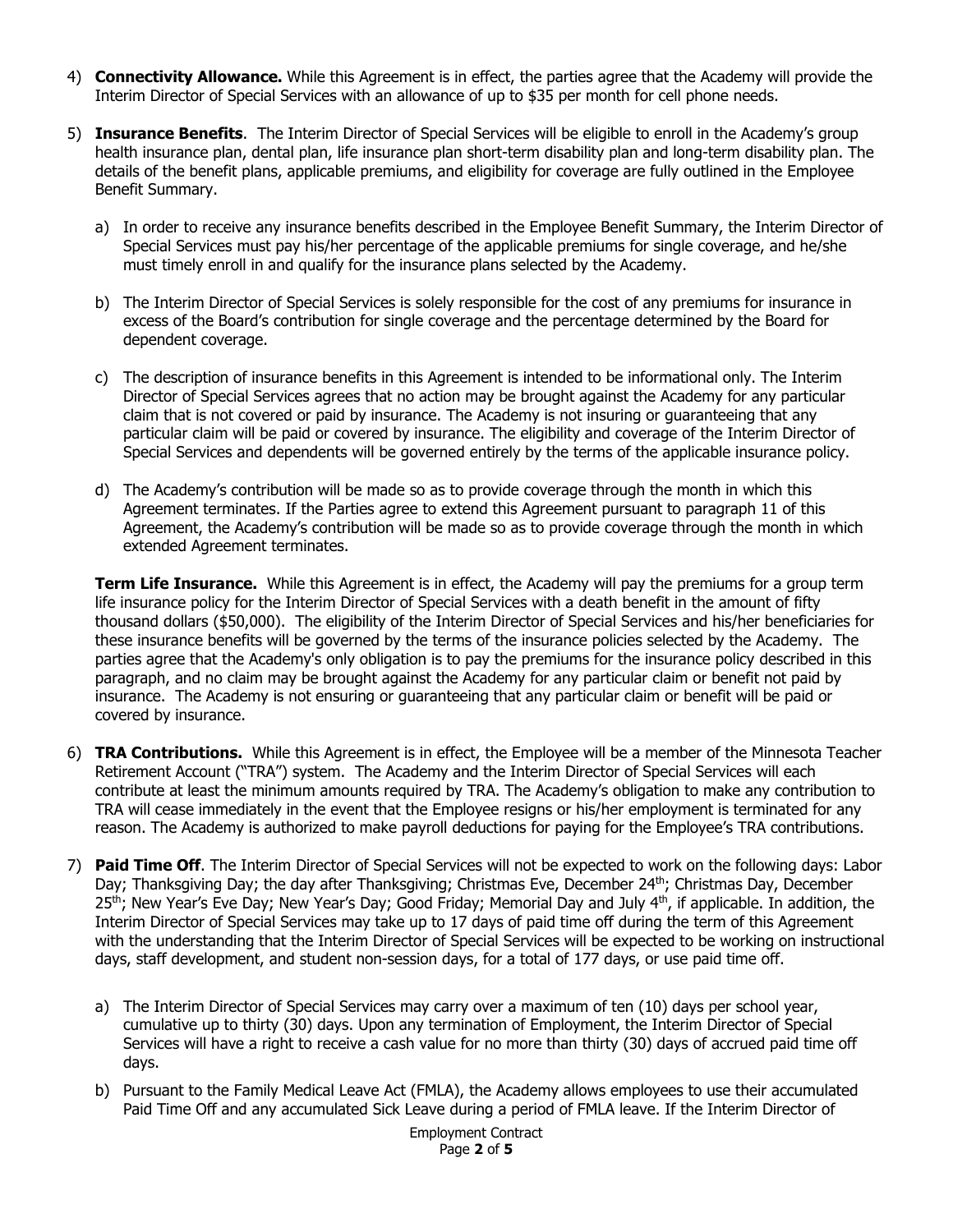Special Services takes a leave of absence for a serious health condition, the Interim Director of Special Services' accumulated Paid Time Off and Sick Leave will be applied beginning at the time the leave commences.

- c) Any absences that are in excess of the Interim Director of Special Services' current or accumulated Paid Time Off days and accrued Sick Leave banks will be without pay.
- 8) **Emergency/Bereavement Leave.** In addition to sick leave, up to four (4) days of paid leave will be allowed during the term of this Agreement for any emergencies or deaths in Interim Director of Special Services' immediate family. For the purposes of this Agreement, immediate family is defined as a spouse, child, parent, brother, sister, grandchild, grandparent, or in-laws. Upon termination of this Agreement, Interim Director of Special Services will have no right to be paid for unused days of emergency/bereavement leave.
- 9) **Covenant of Diligence, Good Faith, and Loyalty.** The Interim Director of Special Services agrees to perform his/her job duties diligently, in good faith, to the best of his/her ability with loyalty to the Board and to the Academy.
	- a) The Interim Director of Special Services may not, directly or indirectly, engage or participate in any action or conduct that conflicts in any respect with the interests of the Academy, nor may the Interim Director of Special Services engage or participate in any action or conduct that is inconsistent with the Board's policies or actions, his/her duties as the Interim Director of Special Services, the basic educational mission of the Academy, or the desired image of the Academy.
	- b) The Interim Director of Special Services must fully comply with all federal and state laws and with all policies and rules of the Academy. The Interim Director of Special Services must perform his/her duties in a trustworthy, ethical, legal, and diligent manner and must use his/her best efforts to promote the interests of the Academy.
	- c) During the term of this Agreement, the Interim Director of Special Services must not enter into another employment contract or an independent contract with another entity, or write a grant for another entity, without the prior written approval of the Academy's Board.
	- d) The Interim Director of Special Services must not and agrees to refrain from using any Academy time, property or resources or allowing Academy employees to use Academy time, property or resources:
		- i) for purposes of serving on the board of an educational entity or school, or
		- ii) to promote, market or assist the founding and opening of an educational entity or school. This must not restrict the Interim Director of Special Services' ability to devote non-Academy time, property and resources to such purposes.
- 10) **Employment Status and Termination.** The Interim Director of Special Services is an at-will employee regardless of any statements, representations, procedures, or policies that may be made or promulgated by the Academy or its agents or representatives. Accordingly, the Board may terminate this Agreement and Interim Director of Special Services' employment as it sees fit by providing the Interim Director of Special Services with written notice of termination. The Board is not required to show cause for termination of this Agreement and the Interim Director of Special Services' employment. After the effective date of any termination, the Interim Director of Special Services is not entitled to receive any form of unearned salary, severance, compensation for unused sick leave, payment of any insurance premium, or any other employer-paid benefit.
- 11) **Notice of Intent to Continue as Interim Director of Special Services.** On or before March 15, 2016, the Interim Director of Special Services must provide the Executive Director with written notice stating whether or not he/she will request to be employed by the Academy as Interim Director of Special Services for the following school year. The Academy agrees that if it elects to offer the Interim Director of Special Services an opportunity to renew this contract for a subsequent year, an offer of renewal will be given in writing. After the renewal document is issued, the Interim Director of Special Services must sign and return it within 14 days of the offer. If the Interim Director of Special Services chooses not to return the renewal document by the due date, it will be assumed that the Interim Director of Special Services would not like to be considered for rehire and therefore the Academy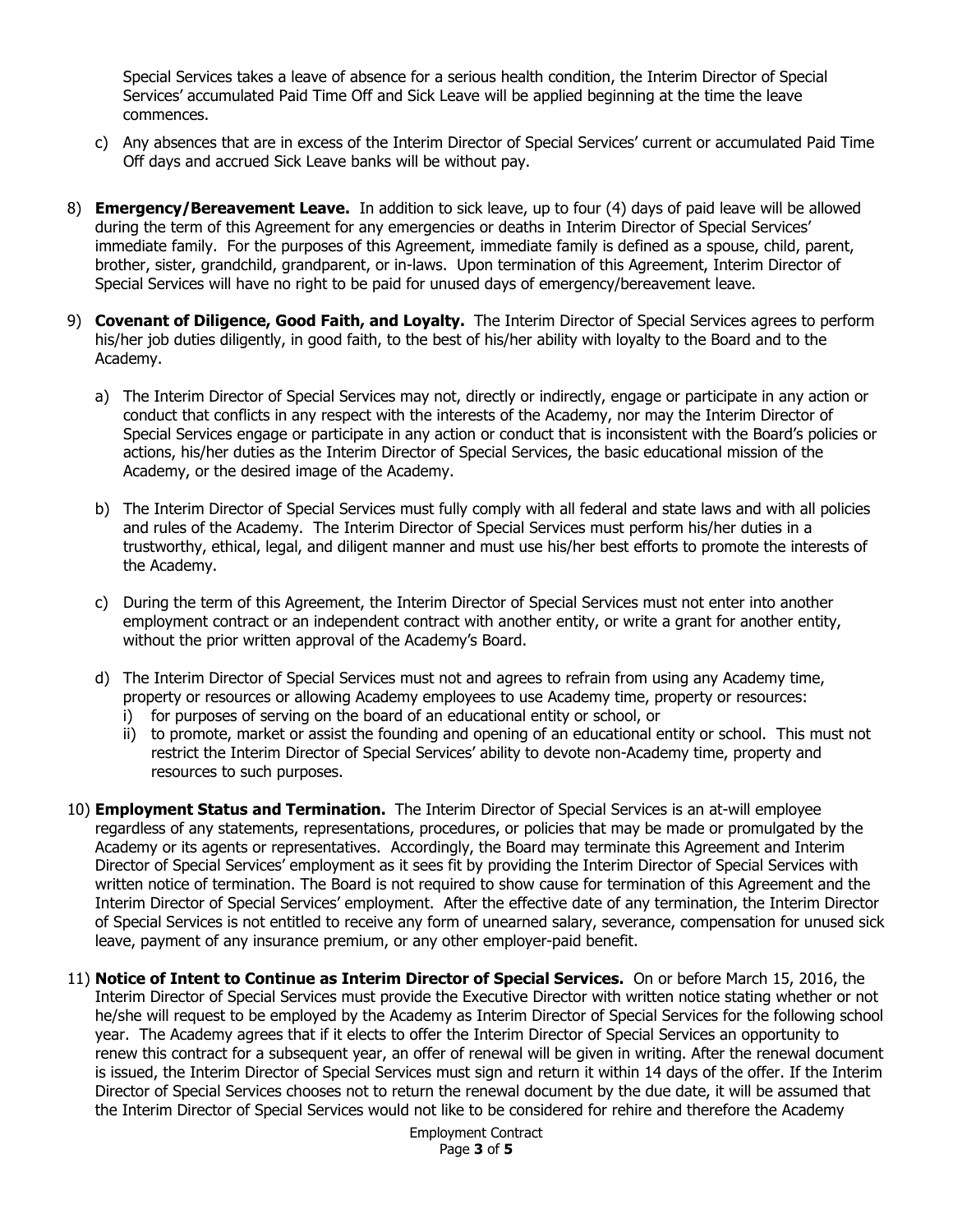would post the position. There shall be no obligation on the Academy's part to renew the contract after the expiration date stated; fulfillment of the terms of this contract does not entitle the Interim Director of Special Services to renewal of the contract.

- 12) **Resignation.** The Interim Director of Special Services may terminate this Agreement and his/her employment with the Academy by providing the Executive Director with written notice of his/her resignation no less than thirty (30) calendar days in advance of the effective date of the resignation. In the event that such notice is given, the Interim Director of Special Services must continue to perform his/her job duties diligently, in good faith, and to the best of his/her ability until the effective date of the resignation. The Interim Director of Special Services must also act in good faith to facilitate the transfer of job duties to a new Interim Director of Special Services. In the event that the Interim Director of Special Services resigns and provides less than thirty days advance written notice to the Academy, he/she will be liable to the Academy for liquidated damages in the amount of two thousand five hundred dollars (\$2,500). With the Interim Director of Special Services' written authorization, the Academy may deduct this sum from the Interim Director of Special Services' final paycheck. If the Interim Director of Special Services does not give the Academy authorization to deduct this amount from his paycheck or in the event that his final paycheck is less than two thousand five hundred (\$2,500), the Interim Director of Special Services will be liable to the Academy for the \$2,500 or the balance of that sum plus any costs, expenses, and attorney fees incurred by the Academy in recovering or collecting the outstanding sum. After the effective date of any resignation, the Interim Director of Special Services is not entitled to receive any form of unearned salary, severance, unused sick leave, payment of any insurance premium, or any other employer-paid benefit.
- 13) **Choice of Law and Severability.** This Agreement must be governed by the laws of the State of Minnesota, regardless of whether any change occurs in the Interim Director of Special Services' domicile or status as a resident of Minnesota. If any part of this Agreement is construed to be unenforceable or in violation of any applicable law, the remaining portions of the Agreement will remain in full force and effect.
- 14) **Waiver.** Waiver by either party of any term or condition of this Agreement or any breach will not constitute a waiver of any other term or condition or breach of this Agreement.
- 15) **Entire Agreement.** This Agreement constitutes the entire agreement between the parties relating to the employment of the Interim Director of Special Services. No party has relied upon any oral statements or promises that are not set forth in this document. The terms of this Agreement are contractual and supersede any and all prior agreements between the parties and any inconsistent provisions in any employee handbooks or policies. The Interim Director of Special Services understands and agrees that any handbooks or policies adopted by the Academy do not create an express or implied contract. No waiver or modification of any provision of this Agreement is valid unless it is in writing and signed by both parties.

IN WITNESS WHEREOF, the parties have entered into this Agreement on the dates shown below. This Agreement will not become effective unless and until it is approved by the Board of Directors of Eagle Ridge Academy and signed by both parties.